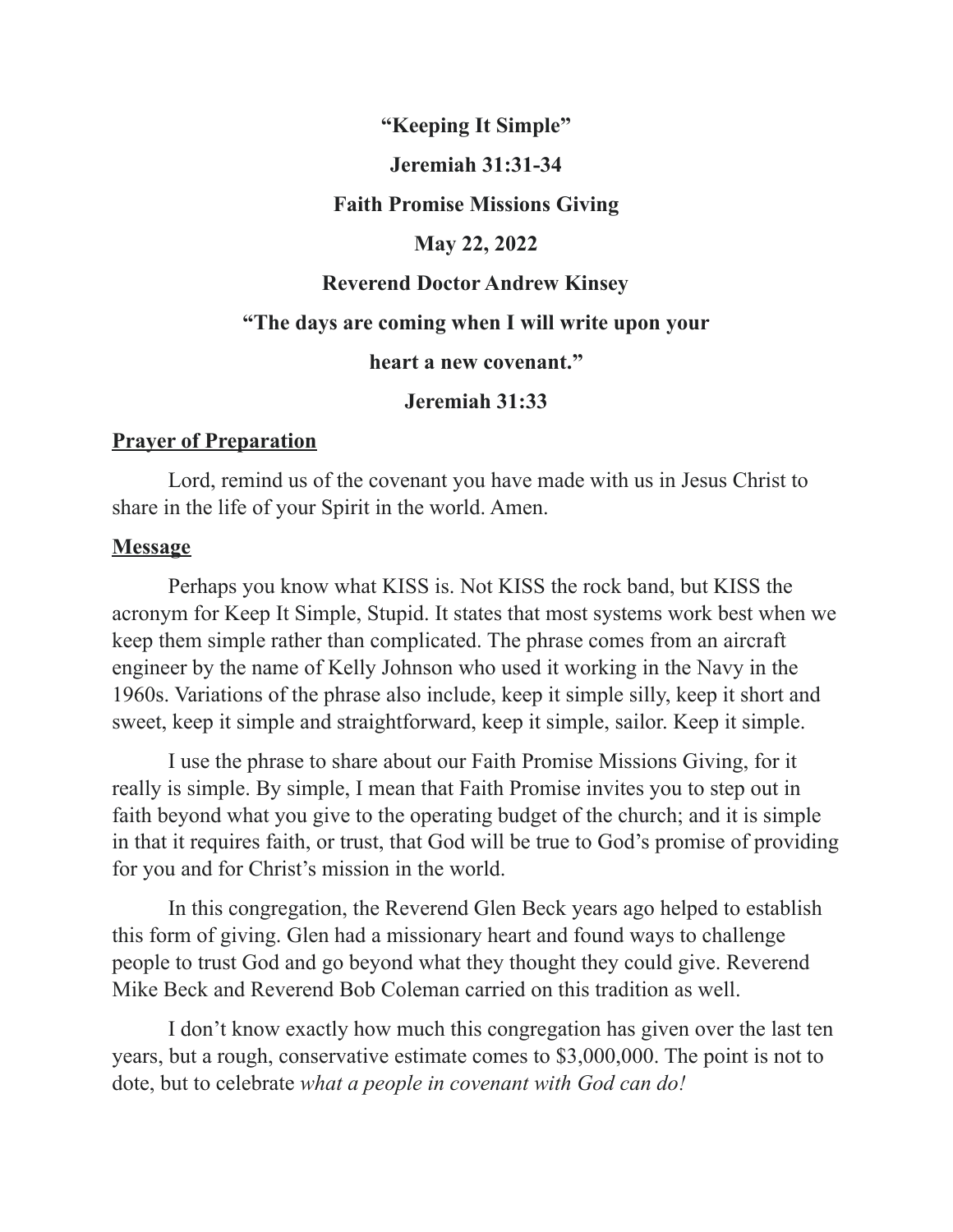Those financial resources contribute to the mission to extend the hope and love of Christ, in big ways and small ways, as with our support for the people of Ukraine during Lent, or helping with Habitat for Humanity, or assisting Joseph with school, or serving in a program like Bridges Alliance. It all makes a difference. And it is so simple!

It is why I would invite you to pray and to understand what it means for you to be in covenant with God: to look at what God has done for you and at what you can do for God. What can you do to participate in this work? To be sure, you might not be able to go on a mission trip, and you might not be able to work at the food pantry or help distribute potatoes in December, but you can find ways of providing the financial means to carry out Christ's ministry.

Faith Promise Missions Giving is about how we all can take part and it doesn't have to be difficult. In fact, it really is quite simple. It really is a matter of the heart.

# **Covenant is Promise**

Let me explain. Faith Promise Missions is rooted in the biblical idea of covenant. You will remember that in the scriptures there is the language of covenant or promise. A covenant is the way God promises his mercy to provide for us and to care for us. In the Bible, there are several covenants that God makes with the people.

The first is the covenant God made with Noah and with every living creature in Genesis 9. In this covenant, God promises never again to destroy the earth. Instead, God is going to restore and recreate the earth according to his purposes. God promises in this covenant life not death.

Later in Genesis, God makes a covenant with Abraham and Sarah (12:1-3). Through this couple, God will call forth the people of Israel to become a great nation through which God will bless all nations. In this covenant God promises Israel a land and a future, to be a people.

In Exodus, God makes a covenant with Moses through the giving of the law (13-16). In this law, God sets the bounds within which Israel must keep the land and relate to others. It is a law that promises fruitfulness in the face of challenges.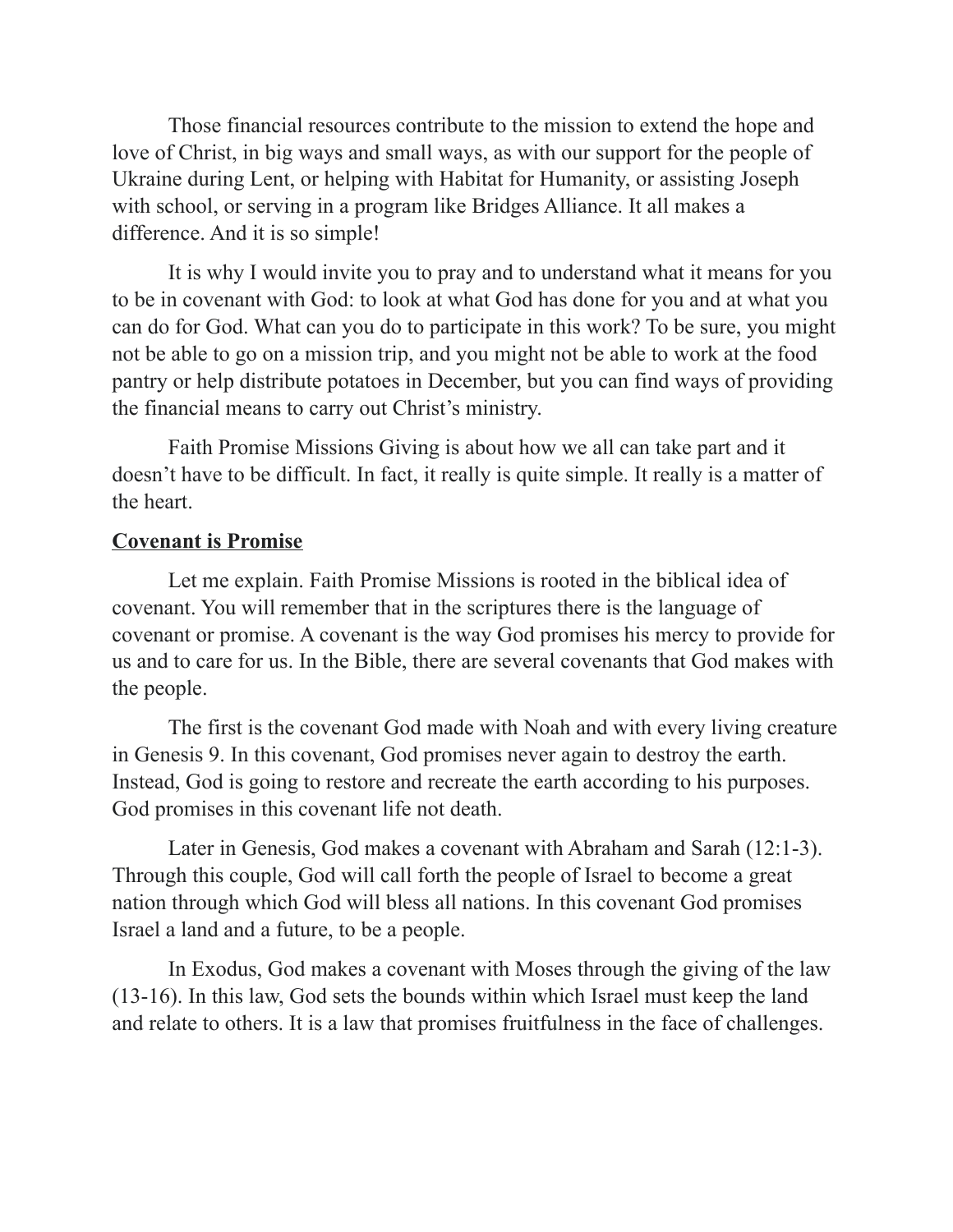But we are not finished. Following the giving of the law, God makes a covenant with David; through David, God will bless those who follow as rulers of Israel. God will promise to sustain Israel via faithful and obedient leadership.

All these covenants have a common theme, and that theme is promise. God promises to be Israel's God, and to abide with Israel through thick and thin, through obedience and disobedience. After all, God's promises are irrevocable (Romans 11:29), a reminder of the biblical principle that once God calls Israel God provides for Israel. This is the promise at work in scripture: once God calls us, God provides for us, even when we might fall away, even when we think we don't have enough, God will be faithful.

It is the message we hear again, and again in the prophets of the Old Testament, of how God will forgive and restore the people when they go another away. It is the foundation of God's covenant.

In the end, of course, the ultimate answer to God's covenant or promise is Jesus, as Jesus is the new Noah and the new Abraham, the new Moses and the new David. Jesus embodies the salvation of Israel, if not the whole world. Indeed, Jesus is the One who is faithful and obedient. He is the One who won't break covenant with us. As the Lamb of God who suffers in his body the pain of all broken covenants, Jesus works to forgive and reconcile. He is the Good Shepherd who goes after us as lost sheep and brings us into the fold of a new and unbreakable covenant, which is the basis of who we are and what we do as Christians.

#### **New Covenant**

And it is this covenant that the prophet Jeremiah in our passage today says that God will write on our hearts, giving us a deep appreciation of the character of God's law as love and justice.

In fact, all that we share in Faith Promise Missions, and all that we do in the life of the church – with respect to care, and service, and worship – is about the simplicity of this covenant: with what God has done for us and with how we can respond out of gratitude, sharing the grace God gives us.

The passage we read a moment ago from Jeremiah speaks about the depths of this covenant. Jeremiah wants the households of Israel and Judah to know that despite their unfaithfulness, despites their disobedience, God will keep his side of the covenant (31:32).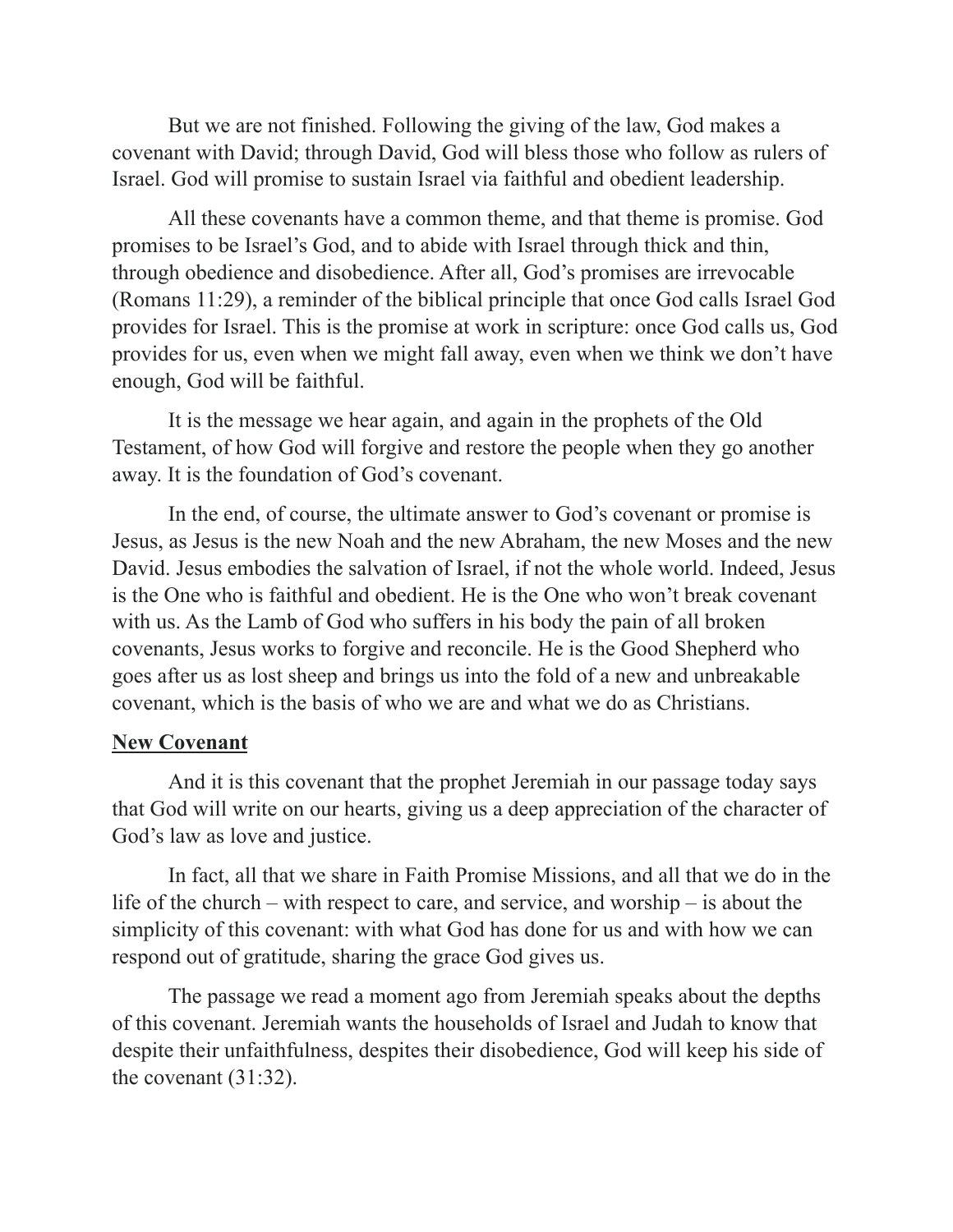Remember that when Jeremiah is preaching the Babylonians are at the gates of Jerusalem ready to take the people into exile. Remember, too, that over the years, Jeremiah had wept and cried that the nation was lost. Again and again, he had tried to warn the people of the consequences of their inactions and actions.

And yet, Jeremiah still has the hope that God would someday bring the people back and write on their hearts a new promise. That's Jeremiah's hope.

# **Reflections**

Now I don't know if you have a favorite prophet in the Bible, but I think one of the things I love about Jeremiah is his passion for God and the people. Jeremiah loves God and he loves Israel. He sees what the people can become. He knows in his bones God's justice and God's forgiveness. Indeed, there is a reason why Jeremiah is known as the "weeping prophet":

Jeremiah knows the depths of despair and frustration when people don't align with God's ways. He weeps when the people fall away. He preaches righteousness, for example, but the people do just the opposite. He tells of God's impending judgment, but the people deny that there are problems. He shows them what is going to happen to them, but they ignore his message. He communicates truth, but the people fall for lies and falsehood. He reminds them of the covenants God made with Noah, and Abraham, and Moses, and David, but the people are indifferent.

This is one of the aspects of serving as a prophet (or as a pastor): you are forever stuck between what God wants and what the people want. And it is exhausting. I don't think anyone really volunteers for the job. Even in Jeremiah's case, God says, "Before I formed you in the womb, I knew you, and before you were born...I appointed you a prophet to the nations" (1:5). Talk about a calling!

To be sure, Jeremiah did not have an easy life in trying to be faithful to God. I suppose that is true of any of us, but I wonder if it might not be helpful to compare Jeremiah's situation to a young student in a classroom when the teacher leaves. The teacher appoints one of the kids to be in charge to watch the room while she is away.

Remember those moments. "Andy, I want you to make sure nothing bad happens while I go down the hallway for a little while."